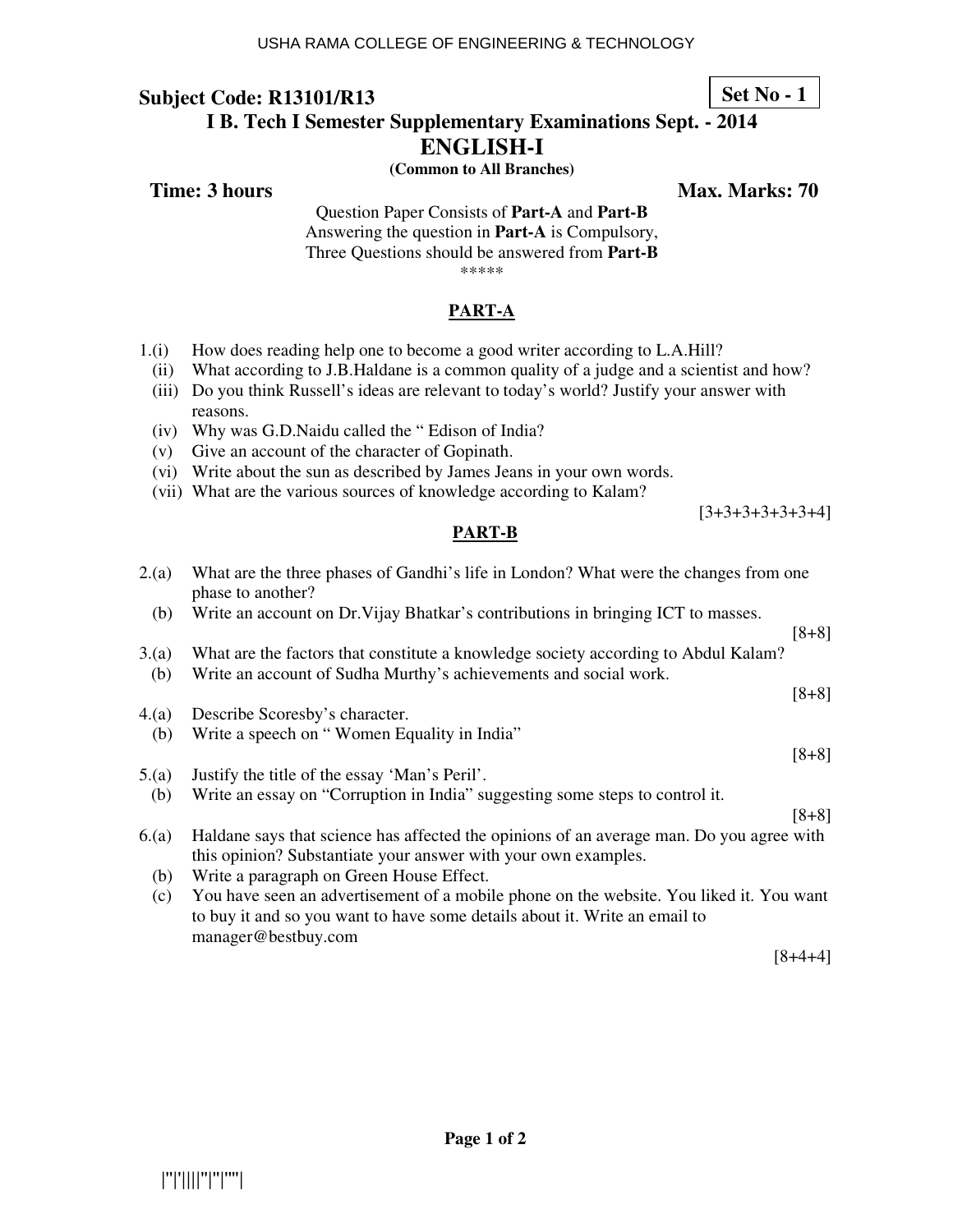**Set No - 1**

- 7.(a) Write the Synonyms for the following words.
	- (i) charity
	- (ii) pioneer
	- (iii) pell-mell
	- (iv) segregate
	- (b) Write the Antonyms for the following words.
		- (i) unbiased
		- (ii) acclaimed
		- (iii) demeanor
		- (iv) passionate
	- (c) Rewrite the following sentences using **comparative adjective**.
		- (i) Aesop's tales are not as famous as Panchatantra tales in India.
		- (ii) Sony television is as clear as any other television in the market.
		- Rewrite the following sentences using **superlative adjective**.
			- (iii) None of the boys are as tall as Vikram in the class.
			- (iv) No other movie in the world is as highly rated as Shawshank Redumption on IMDB.
	- (d) Use appropriate **prepositions** to fill in the blanks.
		- (i) \_\_\_\_\_ I was waiting for my brother, she was looking \_\_\_\_\_\_\_ her friends.
		- (ii) They are very angry \_\_\_\_\_\_\_\_ the students but I am not happy \_\_\_\_\_\_\_\_\_ the way they expressed it.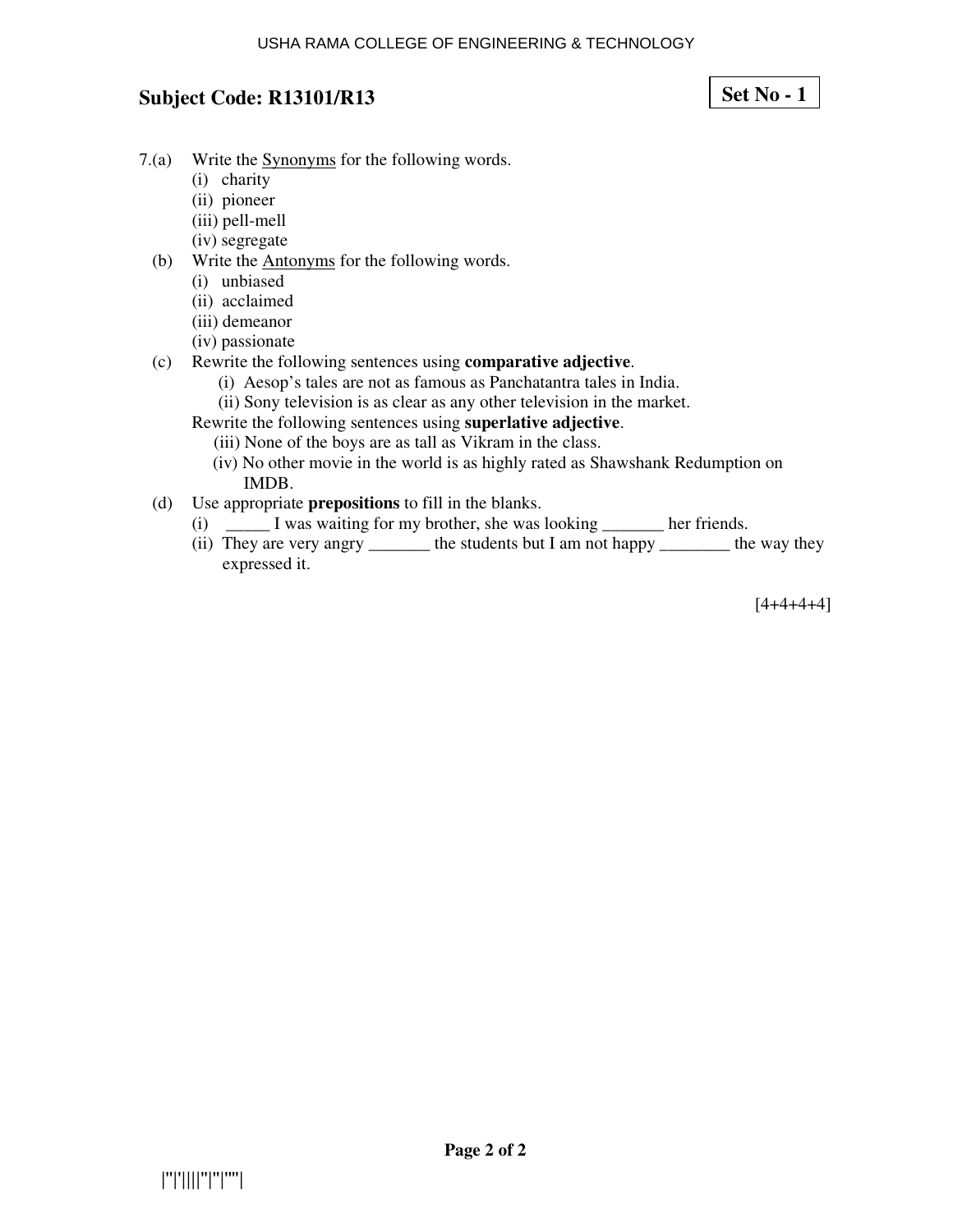### **Set No - 2**

# **I B. Tech I Semester Supplementary Examinations Sept. - 2014**

**ENGLISH-I** 

**(Common to All Branches)** 

**Subject Code: R13101/R13** 

**Time: 3 hours Max. Marks: 70**  Max. Marks: 70

Question Paper Consists of **Part-A** and **Part-B** Answering the question in **Part-A** is Compulsory, Three Questions should be answered from **Part-B** \*\*\*\*\*

### **PART-A**

- 1.(i) State any two major arguments of Haldane on scientific point of view.
	- (ii) What are the ways in which Gandhiji simplified his life in London?
	- (iii) Do you think Russell's ideas are relevant to today's world? Justify your answer with reasons.
- (iv) What are the contributions of G.D Naidu that made him one of the greatest technologists in India?
- (v) How successful was G.R.Gopinath as a farmer? What is his contribution to the field of agriculture?
- (vi) Write about the universe as described by James Jeans in your own words
- (vii) Describe the participation of Scoresby in the war.

[3+3+3+3+3+3+4]

#### **PART-B**

- 2.(a) Describe in your words the efforts made by Gandhi to transform himself into an English gentleman in London.
	- (b) What are the major interests of Sudha Murthy and how did she pursue them all her life?
- [8+8] 3.(a) What according to Dr.Kalam are the three stages of making India a knowledge society?
- (b) What were the major works Dr. Vijay Bhatkar has accomplished
- 4.(a) What according to L.A. Hill are the principles of good writing? Do you agree with him? Give reasons.
	- (b) Write an essay on "Reservation for women in the legislature is not necessary".
- 5.(a) Summarise the suggestions offered by Russell to Nations as well as the general public for the maintenance of world peace.
	- (b) Write a speech on " Importance of quality education in India"
- 6.(a) Compare and contrast the characters of Scoresby and clergymen.
	- (b) Write an email to your e-bay sales team requesting them to give the procedure of buying a mobile from their website along with the model details and warranty issues.
	- (c) Write a paragraph on comparing life before and after the invention of personal computers

[8+4+4]

[8+8]

[8+8]

[8+8]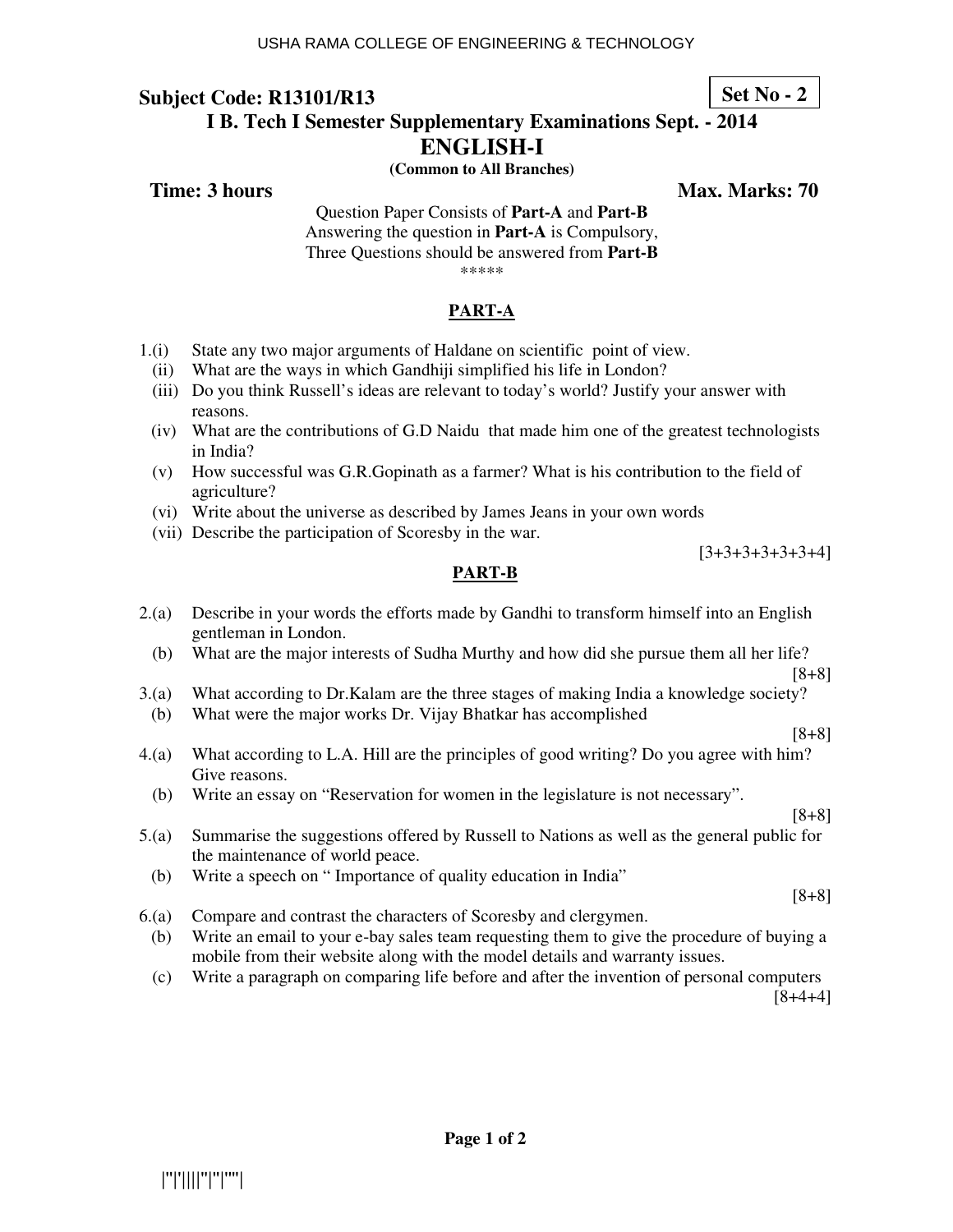## **Set No - 2**

- 7.(a) Write the Synonyms for the following words.
	- (i) vital
	- (ii) wandering
	- (iii) courageous
	- (iv) modesty
	- (b) Write the Antonyms for the following words.
		- (i) comprehensive
		- (ii) unfortunately
		- (iii) philanthropist
		- (iv) indigenous
- (c) Punctuate the following text.

i have been looking on this evening at a merry company of children assembled round that pretty german toy a christmas tree what a wonderful gift anshu got everybody said appreciatively how is it i asked him

- (d) Correct and rewrite the following sentences.
	- (i) Thomas, you must behave your in front of your teachers.
	- (ii) We had a lot of rains in the South last year.
	- (iii) The behavior of our boss is bad. His P.A. is even more bad.
	- (iv) You must enjoy yours when you are alone.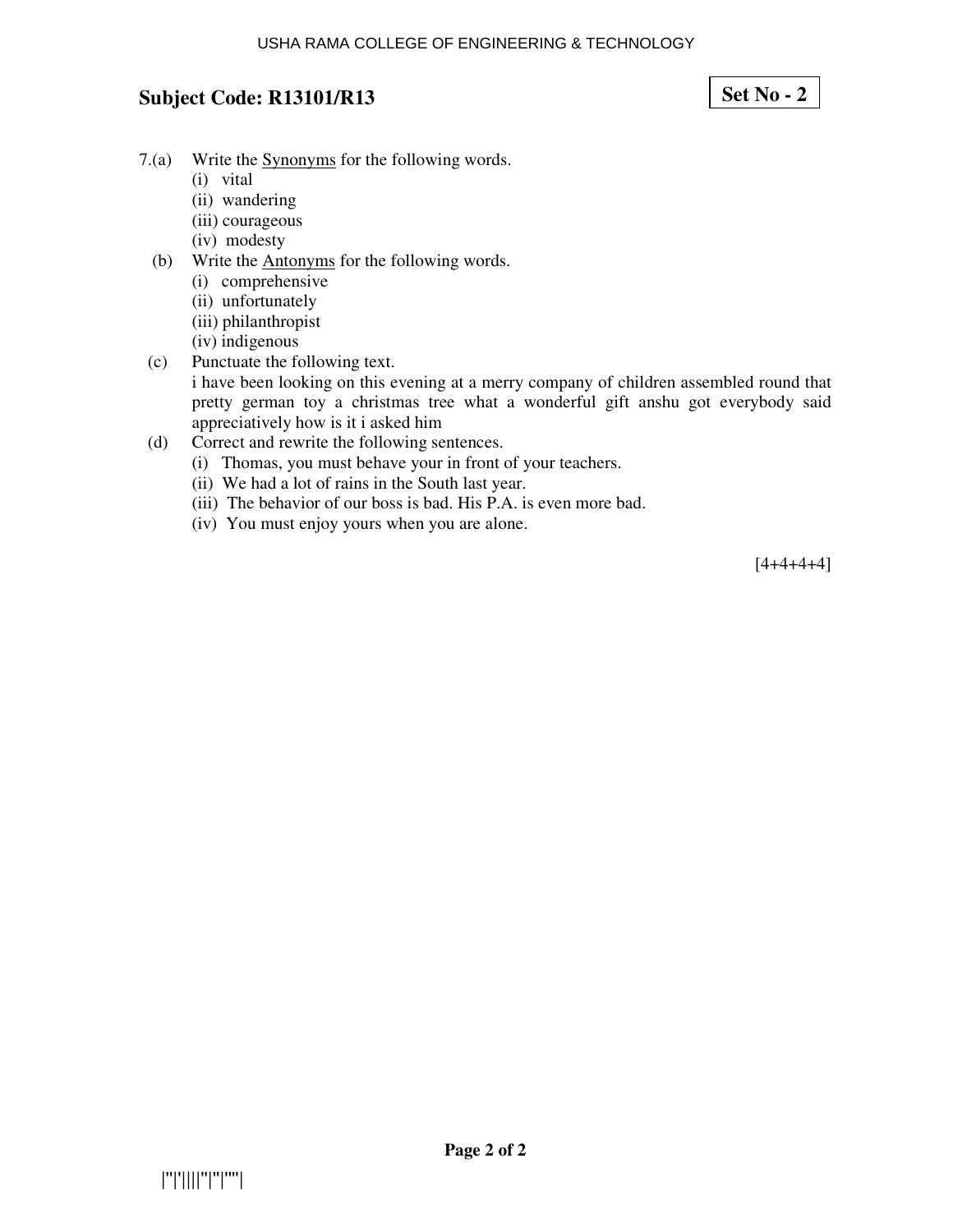## **Subject Code: R13101/R13 I B. Tech I Semester Supplementary Examinations Sept. - 2014**

**ENGLISH-I (Common to All Branches)** 

**Time: 3 hours Max. Marks: 70**  Max. Marks: 70

Question Paper Consists of **Part-A** and **Part-B** Answering the question in **Part-A** is Compulsory, Three Questions should be answered from **Part-B** \*\*\*\*\*

## **PART-A**

- 1.(i) What does Gandhiji want every youth of India to learn from him?
	- (ii) What is societal transformation and what does it result in?
	- (iii) How according to Haldane, should a scientist and a judge act? Do you think he is right? Justify.
	- (iv) What does Hill mean by "simple and clear style" of writing?
	- (v) What was G.D.Naidu's relationship with agriculture?
	- (vi) Describe two accidents that occurred in the universe according to James Jeans.
	- (vii) How did Gopinath impact the airline industry?

**PART-B**

- 2.(a) Why should a writer be a good reader and a keen observer? How can these qualities make him a good writer? Explain L.A.Hills views.
	- (b) Give an account of some of the work done by Sudha Murthy in the field of philanthropy and social work.
- 3.(a) Describe how changes in the society through technology can lead to wealth generation in a developing country like India? Elaborate Kalam's views.
- (b) Write an account on Dr.Vijay Bhatkar's super computers in India.
- 4.(a) Write about Gandhiji's experiences as a student in London.
- (b) Write an essay on "A good political leader: an old experienced one or a fresh educated one?
- 5.(a) How did 'Luck' make Scoresby a famous and successful person? Do you think luck can favour any person in reality? Give reasons.
	- (b) Prepare a speech on the number of graduates produced every year and the quality of technical education.

[8+8]

- 6.(a) Write in your own words, the repercussions of atomic warfare as described by Russell.
	- (b) Write a paragraph on any one festival celebration with your family.
	- (c) Write an email to your teacher requesting her to extend the last date for submission of an assignment as you are collecting actual data to complete the assignment.

[8+4+4]

**Set No - 3**

[8+8]

[8+8]

[8+8]

[3+3+3+3+3+3+4]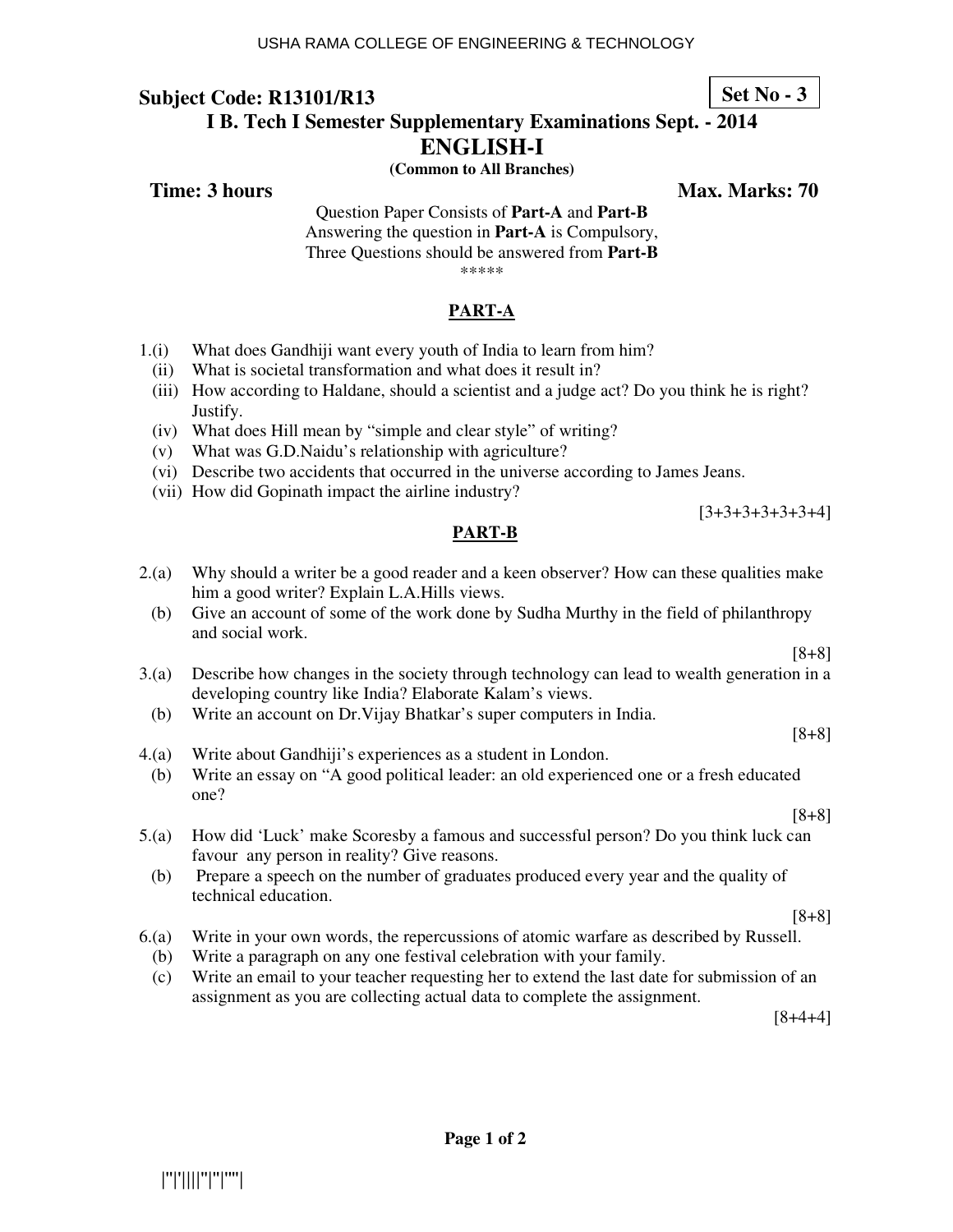**Set No - 3**

- 7.(a) Write the Synonyms for the following words.
	- (i) obliterate
	- (ii) stranded
	- (iii) clumsy
	- (iv) illustrious
	- (b) Write the Antonyms for the following words.
		- (i) stranded
		- (ii) mortal
		- (iii) significant
		- (iv) economical
	- (c) Fill in the blanks with **adverb and adjective forms** of the words given in parenthesis. (i) She is an  $\frac{1}{\sqrt{2}}$  is an  $\frac{1}{\sqrt{2}}$  girl and so she answers very  $\frac{1}{\sqrt{2}}$ .
		- (intelligence)
		- $(ii)$  He is  $and$  behaves  $(fool)$
	- (d) Rewrite the following sentences using **comparative adjective**.
		- (i) Entertainment parks are not as famous as movie theatres in India.
		- (ii) India is as clear as any other western country on its stand.
		- Rewrite the following sentences using **superlative adjective**.
			- (iii) None of the boys are as young as Vivek in the class.
			- (iv) No other batsman in the world is as great as Sachin Tendulkar.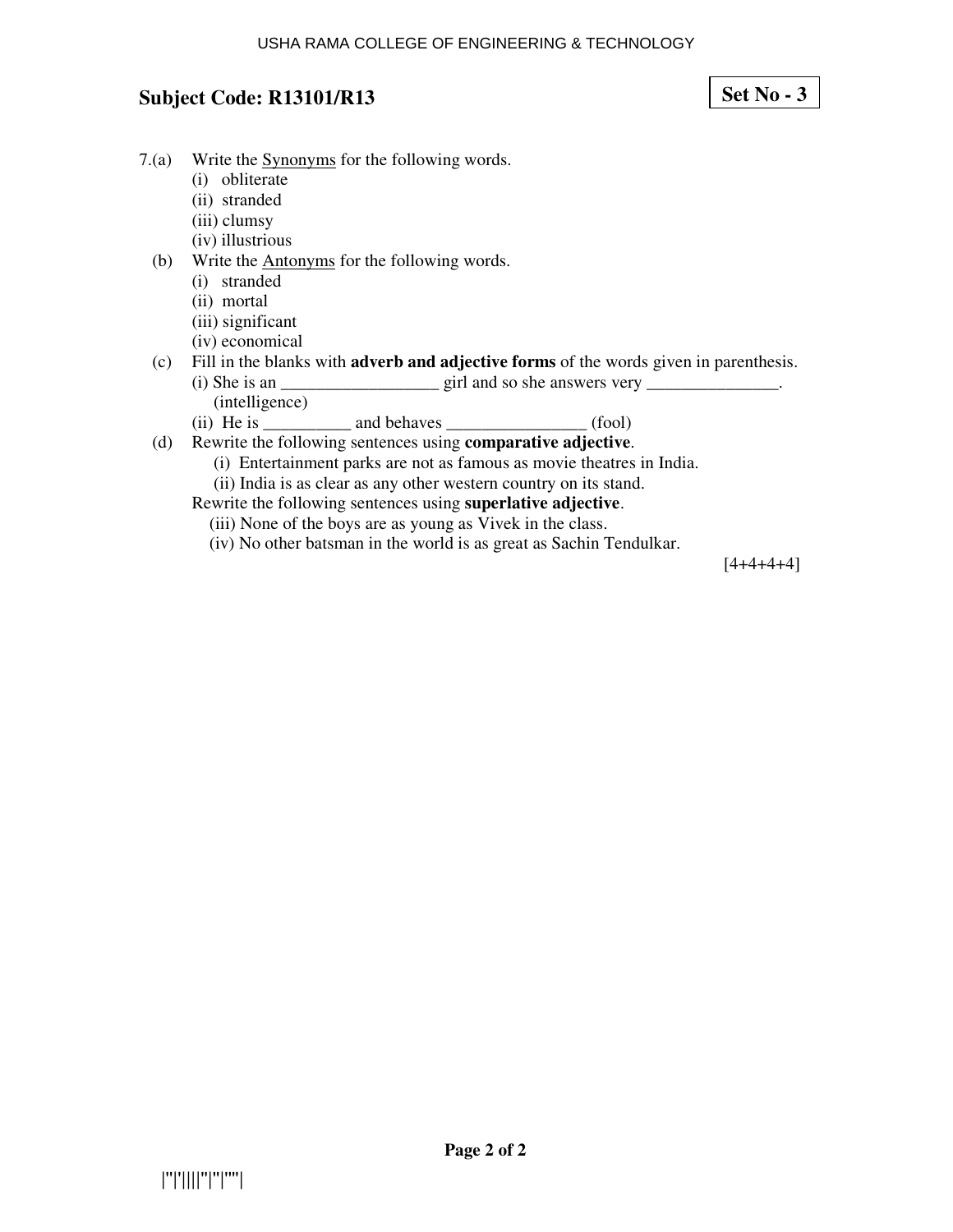### **Set No - 4**

## **Subject Code: R13101/R13 I B. Tech I Semester Supplementary Examinations Sept. - 2014**

**ENGLISH-I** 

**(Common to All Branches)** 

**Time: 3 hours Max. Marks: 70**  Max. Marks: 70

Question Paper Consists of **Part-A** and **Part-B** Answering the question in **Part-A** is Compulsory, Three Questions should be answered from **Part-B** \*\*\*\*\*

**PART-A**

- 1.(i) What should be done in order to make India a 'knowledge society'?
	- (ii) What were the efforts made by Gandhiji to economize his lifestyle in London?
	- (iii) What is that science cannot and should not do according to Haldane?
	- (iv) " To write interestingly, you must yourself be interested in what you are writing". Comment on this statement made by L.A.Hill.
	- (v) What feelings does Russell want all of us to set aside?
	- (vi) Give an account of the letter written by the headmaster of Gopinath to Ministry of Defence in Delhi.
	- (vii) What was G.D.Naidu's attitude towards education when he was a child and how did it change as he grew up?

[3+3+3+3+3+3+4]

## **PART-B**

- 2.(a) What does common man think about science? What according to Haldane, should we educate common man about science?
	- (b) 'We should make way for the youngsters instead of expecting them to come around to our ways." Do you agree with Sudha Murthy?

[8+8]

[8+8]

- 3.(a) Discuss the feasibility of the ways which Dr Kalam proposes to make India a wealthy nation?
- (b) What were the major contributions of Dr.Bhatkar to the field of computers in India?
- 4.(a) "But hence forward, I became a student." What was Gandhiji before and what changes did he make after he became a student?
- (b) Write an essay on " Benefits of living in big cities as opposed to rural areas".

[8+8]

- 5.(a) How do good reading, observation and vocabulary help a writer to become a good writer? Support your answer with examples. Elaborate L.A.Hills views in 'principles of good writing'.
	- (b) Prepare a formal vote of thanks at the conclusion of a week-long cultural festival organized in your college. It should include the details of the programs conducted on each day.

[8+8]

- 6.(a) Write the summary of the story " Luck".
- (b) Write an email to a friend of your who lives in Singapore seeking his suggestion on your pursuing your further education in Singapore universities.
- (c) Write a paragraph describing the process of making any food item you like most.

[8+4+4]

|''|'||||''|''|''''|